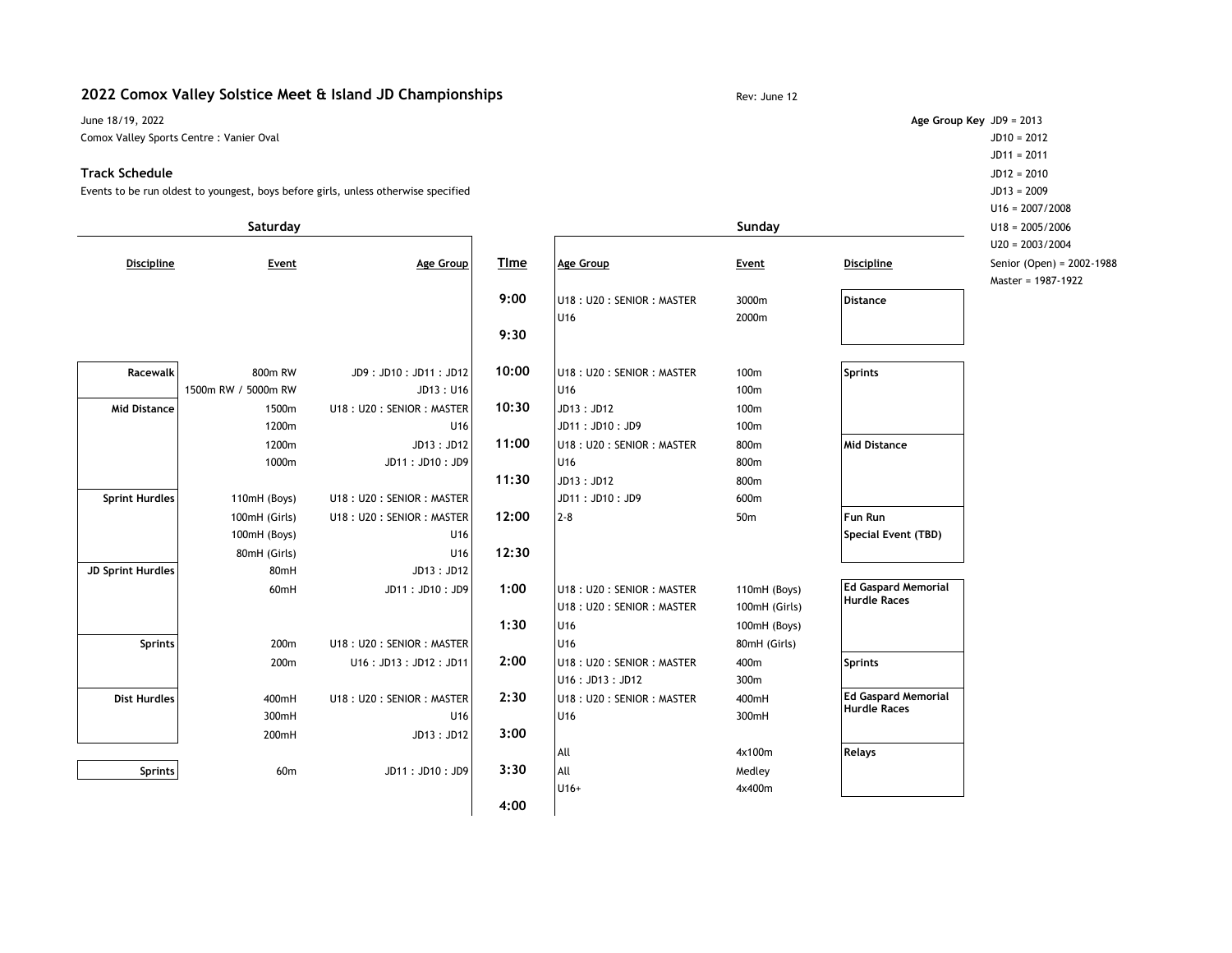# **2022 Comox Valley Solstice Meet & Island JD Championships** Rev: June 12

June 18/19, 2022 **Age Group Key** JD9 = 2013 Comox Valley Sports Centre : Vanier Oval JD10 = 2012

## **Field Schedule : Saturday : Girls** JD12 = 2010

|       |           |                  |                  |                  |                  |            |                   | $JUI3 = 2009$             |
|-------|-----------|------------------|------------------|------------------|------------------|------------|-------------------|---------------------------|
|       | $JD9$     | JD <sub>10</sub> | JD <sub>11</sub> | JD <sub>12</sub> | JD <sub>13</sub> | U16        | $U18+$            | $U16 = 2007/2008$         |
|       |           |                  |                  |                  |                  |            | $U18 = 2005/2006$ |                           |
| 10:00 |           | Discus (2)       |                  | Shot Put         |                  | High Jump  |                   | $U20 = 2003/2004$         |
| 10:30 |           |                  |                  |                  |                  |            |                   | Senior (Open) = 2002-1988 |
| 11:00 |           |                  | Discus (2)       |                  | Shot Put         |            | High Jump         | Master = 1987-1922        |
| 11:30 |           |                  |                  |                  |                  |            |                   |                           |
| 12:00 |           |                  |                  | Discus (2)       | High Jump        | Shot Put   |                   |                           |
| 12:30 |           |                  |                  |                  |                  |            |                   |                           |
| 1:00  | High Jump | High Jump        |                  |                  |                  |            | Shot Put          |                           |
| 1:30  |           |                  |                  |                  |                  |            |                   |                           |
| 2:00  |           |                  | Shot Put         | High Jump        | Discus (1)       |            |                   |                           |
| 2:30  |           |                  |                  |                  |                  |            |                   |                           |
| 3:00  | Shot Put  | Shot Put         | High Jump        |                  |                  | Discus (1) |                   |                           |
| 3:30  |           |                  |                  |                  |                  |            |                   |                           |
| 4:00  |           |                  |                  |                  |                  |            | Discus (1)        |                           |

JD11 = 2011 JD13 = 2009 U18 = 2005/2006

### **Field Schedule : Sunday : Girls**

|       | $JD9$     | JD <sub>10</sub> | <u>JD11</u> | JD <sub>12</sub> | JD <sub>13</sub> | $U16$     | $U18 +$   |
|-------|-----------|------------------|-------------|------------------|------------------|-----------|-----------|
| 9:00  | Long Jump | Long Jump        |             | Hammer           |                  | Javelin   |           |
| 9:30  |           |                  |             |                  |                  |           |           |
| 10:00 |           |                  | Long Jump   |                  | Hammer           |           | Javelin   |
| 10:30 |           |                  |             |                  |                  |           |           |
| 11:00 |           | Javelin          |             | Long Jump        |                  | Hammer    |           |
| 11:30 |           |                  |             |                  |                  |           |           |
| 12:00 |           |                  |             |                  |                  |           | Hammer    |
| 12:30 |           |                  | Javelin     |                  | Long Jump        |           |           |
| 1:00  |           |                  |             |                  |                  |           |           |
| 1:30  |           |                  |             | Javelin          |                  | Long Jump |           |
| 2:00  |           |                  |             |                  |                  |           |           |
| 2:30  |           |                  |             |                  | Javelin          |           | Long Jump |
| 3:00  |           |                  |             |                  |                  |           |           |